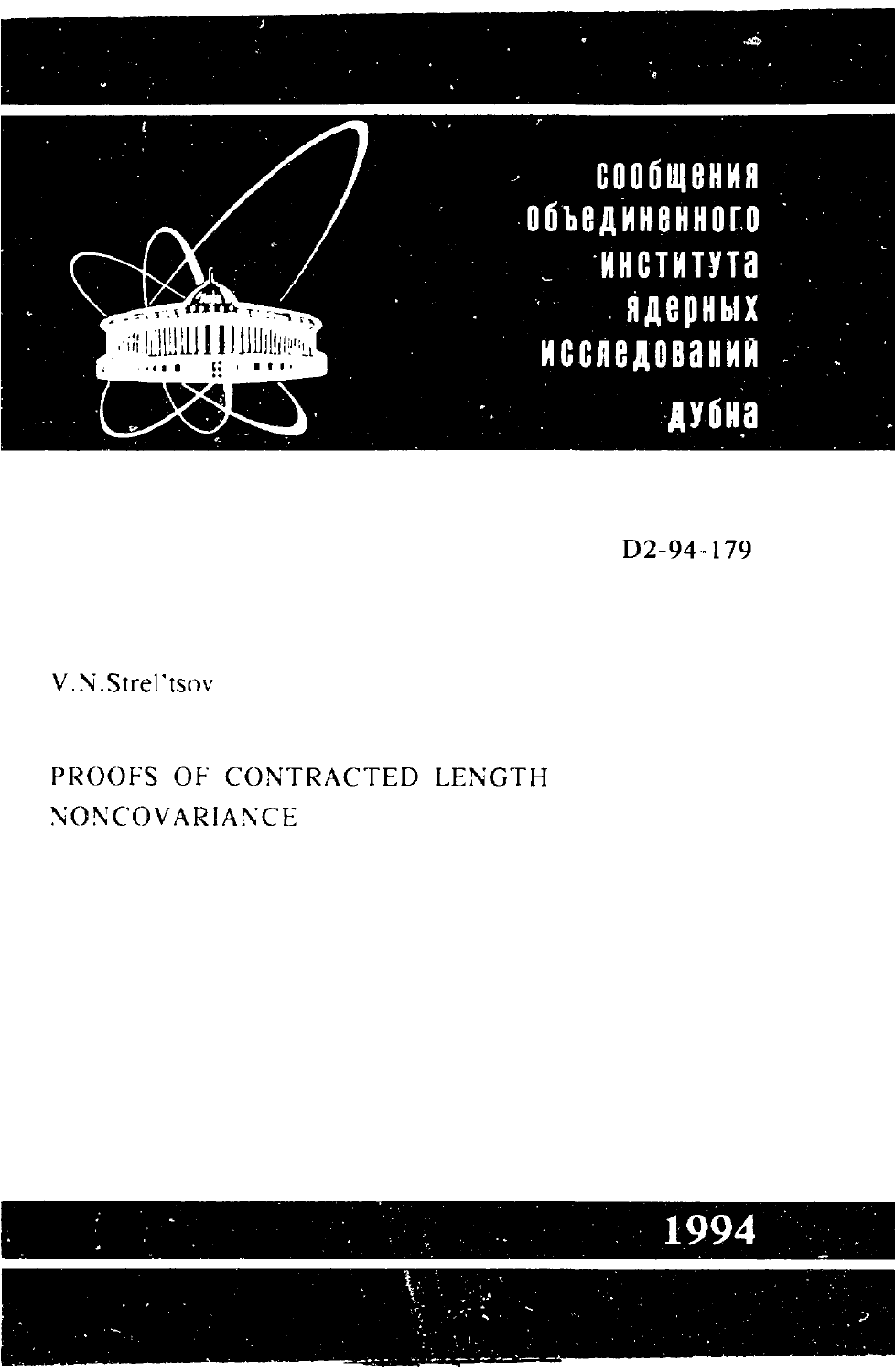*Introduction.* Relativity theory has ascertained that a material rod scale is physically not a spatial thing but a space-lime configuration. In other words, a time component is added to three space ones. In the mathematical language this means that the scale must be described by a space-like 4-vector. The generally accepted definition of moving scale length gives a recipe of obtaining corresponding four numbers in each reference system. If the Lorentz-invariance condition is fulfilled, these four values must represent the same 4-vector. Or otherwise.; the interval corresponding to the contracted length must be a Lorcntz-invariant one. At first the answer to the question on contracted length covariancc was obtained just by comparing such intervals in two moving reference systems 11,2|\*.

Remind the following before turning to the consideration of other proofs.

*The interval* is a four-dimensional quantity defined by two point events and an analog of three-dimensional distance between two points. Or as one says, the metric of Minkowski's (four-dimensional) space is defined by the interval squared

$$
-s2 = c2 \Delta t2 - \Delta x2 - \Delta y2 - \Delta z2,
$$
 (1)

dependending on the coordinate difference of these events. The interval is the main invariant of relativity theory, and so it is also named the fundamental invariant (see, e.g., [4 ]). Clocks and scales are material representatives of the interval.

Remind that the interval is a quantity which does not change (it remains an invariable one) when transiting from one inertial reference system to another one. Since this transition is related to changing motion velocity, the interval invariancc must mean its independence (constancy) of velocity.

*Contracted length.* Let us consider the traditiional definition of moving scale length  $l_a$  from the viewpoint of the foregoing. Let for simplicity the scale be oriented and move along the  $x$ -axis of a  $S$ -system. In the framework of this

<sup>&#</sup>x27;Although the own statement of the problem is in essence main here as the interval writing down taking the contraction formula into account already speaks of noncovariance of the traditional definition. On the other hand, all the foregoing here can be considered as the mathematical formulation of the former physical conclusion (see, e. g.,  $[3]$ ) that the generally accepted definition of moving scale length contradicts the principle of relativity.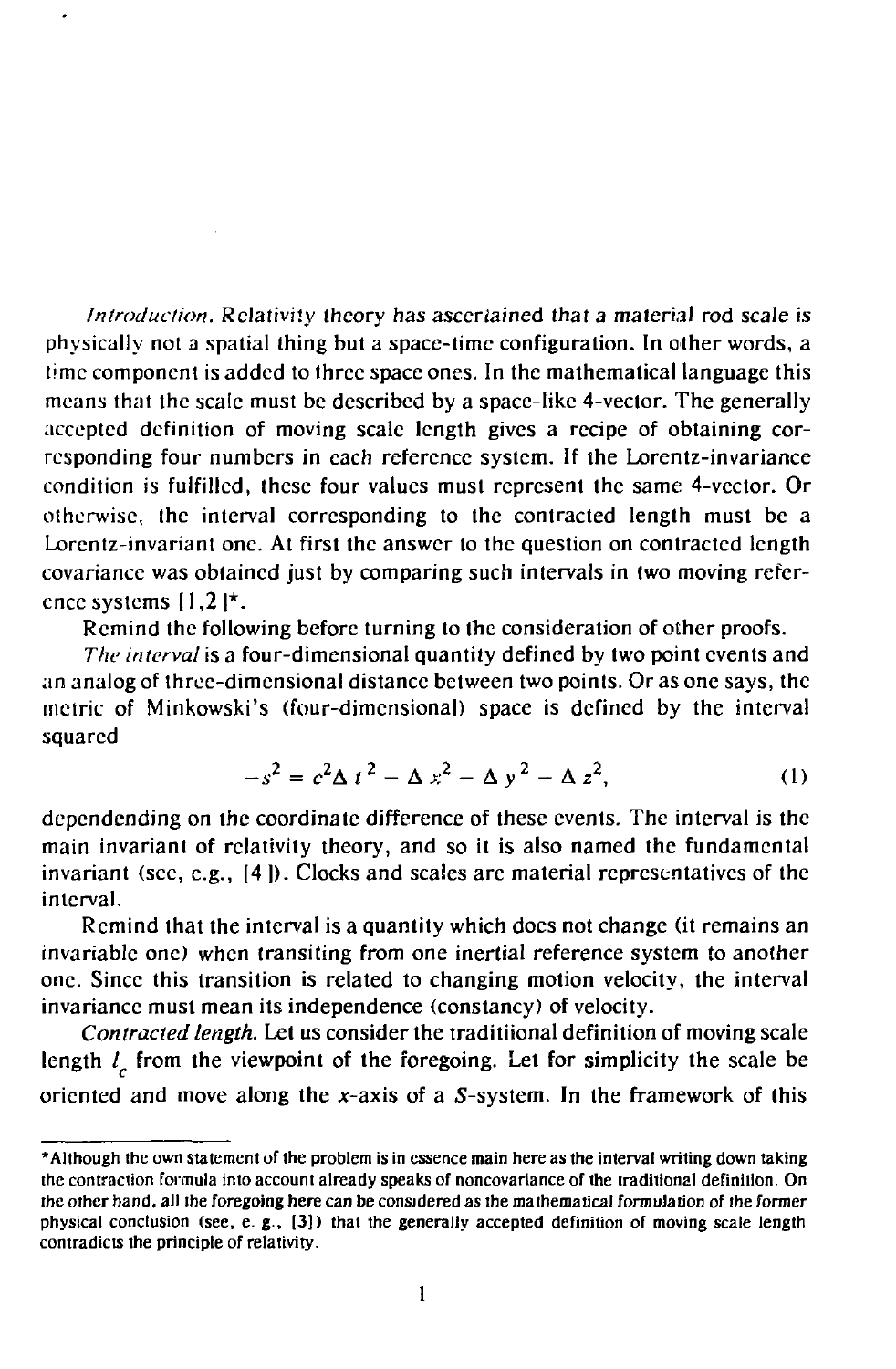definition it is characterized by two simultaneous events at its ends or a fourcomponent quantity

$$
l_c^n = (0, \Delta x, 0, 0) = (0, l_c, 0, 0). \tag{2}
$$

Therefore the space-like interval squared answering this moving scale takes the form

$$
s_c^2 = \Delta x^2 = l_c^2. \tag{3}
$$

As known, a direct consequence of the simultaneity demand of cndmarks  $\Delta t = 0$  (simultaneity of this pair of events) is the contraction formula

$$
l_c = l^* (1 - v^2/c^2)^{1/2}.
$$
 (4)

Here  $I^*$  is the scale length at rest (proper length) and  $\nu$  is its velocity (the velocity of the  $S^*$ -system relative to  $S$ ).

Based on (4), it follows that the interval *s*<sub>2</sub> depends evidently on the motion velocity

$$
s_c = l^* (1 - v^2/c^2)^{1/2}.
$$
 (5)

As noted above, such a dependence means that the traditional definition docs not satisfy the Lorentz-invariance condition of interval. Besides, it is evideni that the dependence of the scale length  $l<sub>e</sub>$  on velocity must also mean with necessity the *v* dependence of  $\Delta t$  [5].

Now we want to pay attention to one, apparently very early indication of violation of interval invariance, which remained absolutely unnoticed. The question is the known «Lectures on physical foundations of relativity theory  $(1933-1934)$ » by L.Mandel'shtam  $16$ ]. We read there: «...if two events lie in that in the system *S\** where the scale is at rest two flashes arc made at the scale ends simultaneously, then  $\Delta t^* = 0$  and  $s_c^2 = l_*^{2*}$  for these two events in this system. Therefore the scale length measured in the rest system defines a spacelike interval. Thus, the resting clock measures a time-like interval, and the resting scale measures a space-like interval». In order to make sure of noncovariance of the generally accepted definition, it was enough to compare the above interval with the corresponding value (3) in the moving system. On the other hand, one can come to the last expression supposing  $v \rightarrow 0$  in (5).

<sup>\*</sup>In our designations.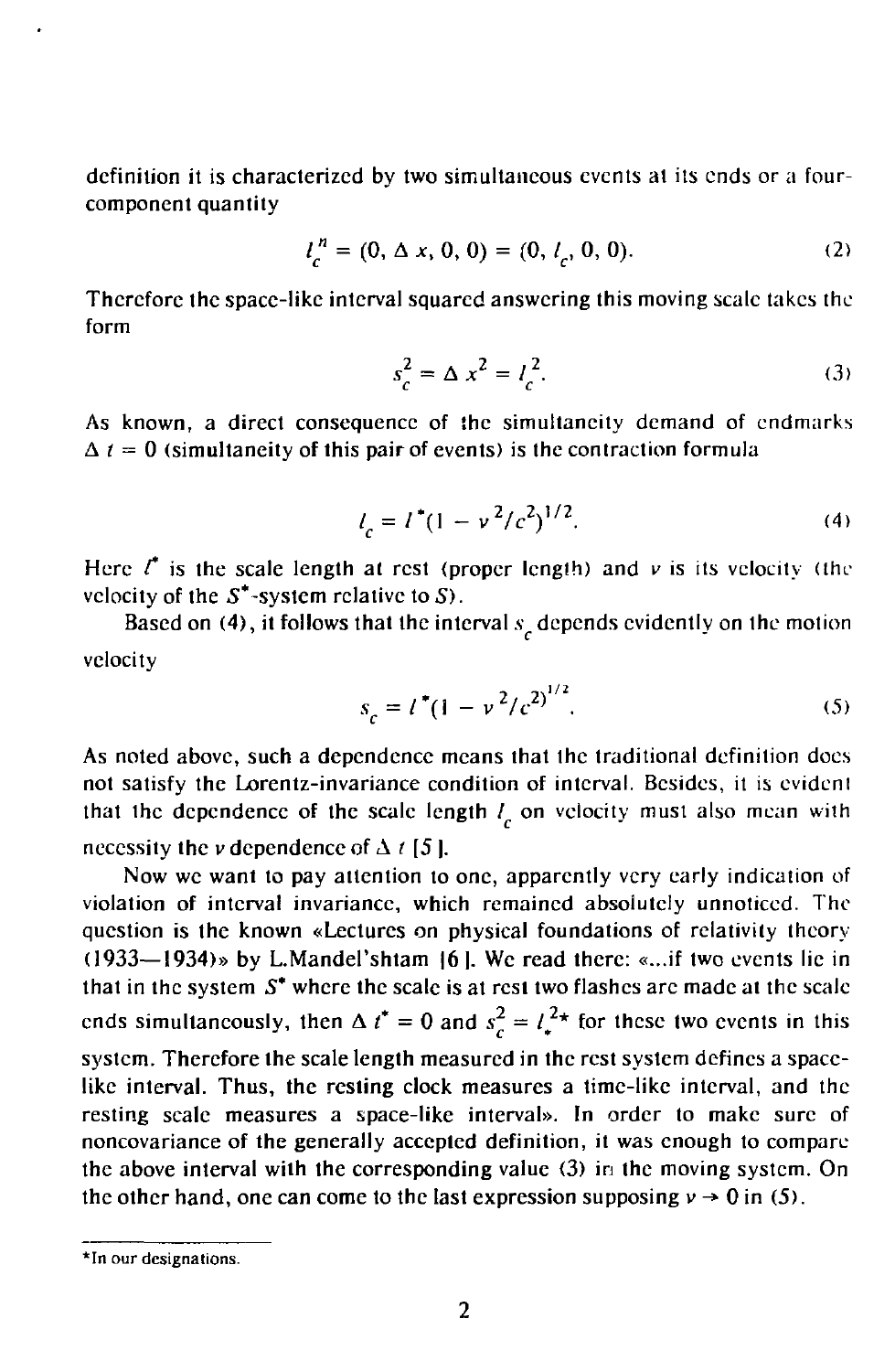As far as one can judge, the very first indirect evidence of contracted length noncovariance (exactly, contracted volume) was obtained by M.Lauc as early as 1911 |7 |. He used the expression

$$
G^i = \int T^{ik} dV_k \tag{6}
$$

for the calculation of the electromagnetic field energy and momentum *G'* of a moving charge. Here  $T<sup>ik</sup>$  is the energy-momentum tensor of the electromagnetic field.  $dV_k$  is the four-dimensional quantity that has only one time component in accordance with the generally accepted definition (sec, e.g., |8)>. As the Lorentz covariance of  $T^{ik}$  is beyond doubt, the noncovariance  $G^{i*}$  on the lefthand side (6) must mean the noncovariance of  $dV<sub>k</sub>$  and, consequently, of contracted length.

*Rc/ufivtstic length.* In the framework of the concept of relativislic (radar) length (see, e.g.,  $\{8\}$ ) instead of (2) we have

$$
l_r^{\,l} = (\nu l_r / c, \, l_r, \, 0, \, 0),\tag{7}
$$

whence taking the elongation formula

$$
l_r = l^* (1 - v^2/c^2)^{-1/2}
$$
 (8)

into account interval constancy  $s_r = l^*$  (and its coincidence with the above magnitude for the resting scale) is obvious. In other words, the four-component quantity  $l_i^T$  (in contrast to  $l_i^R$ ) is a 4-vector.

*Conclusion.* Certainly the considered proofs of contracted length noncovariance cannot be regarded as absolutely independent. Rather oneshould tell about different modifications of this procedure although the proof related to ascertainment of interval inconstancy (its dependence on velocity) looks the most convincing one. However, the last indirect proof based on the noncovariance of the electromagnetic field energy and momentum of a moving charge scarcely gives rise to doubt.

The author thanks M.S.Khvastunov for stimulating discussions.

## **REFERENCES**

l.Slrcl'tsov V.N.— JINRCommun. P2-84-843, Dubna, 1984.

2.1dcm — Hadronic J., 1994, 17, p.105.

<sup>\*</sup>It is known as the «problem  $4/3*$ .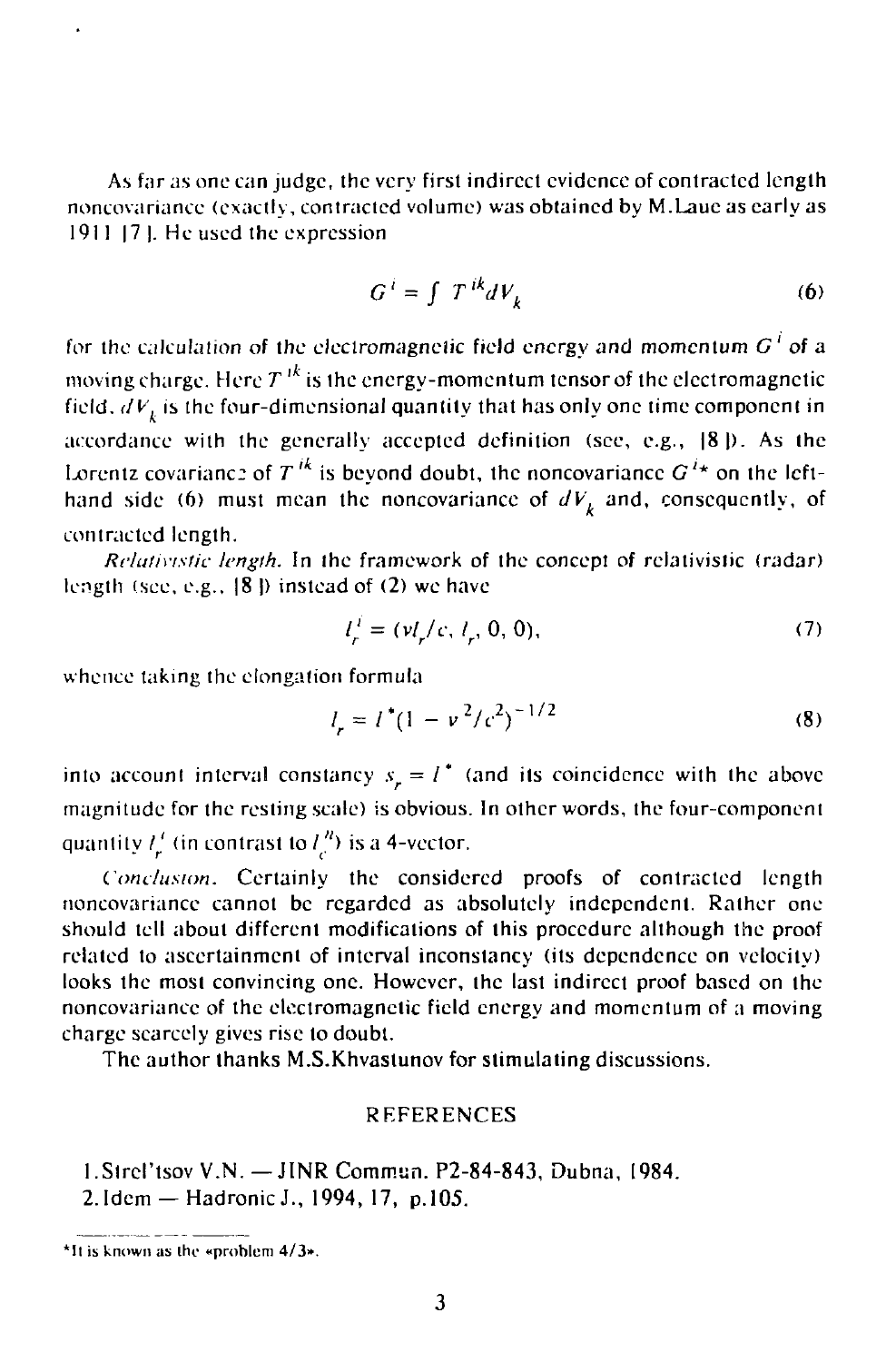3.1dem — Found. Phys., 1976, 6, p.293.

 $\ddot{\phantom{0}}$ 

- 4. Born M. Einstein's Theory of Relativity, NY, Dover, 1962, p.241.
- 5. Khvastunov M.S., Strel'tsov V.N. JINR Commun. D2-94-72, P2-94-171, Dubna, 1994.
- 6.Mandel'shtam L.I. Lectures on optics, relativity theory and quantum mechanics, M.: Nauka, 1972, p.252.
- 7. von Laue M. Ann. Phys., Leipzig, 1911, 35, p. 124.
- 8. Möller C. The Theory of Relativity, Clarendon, Oxford, 1972, sec.4.17.

Received by Publishing Department on May 13, 1994.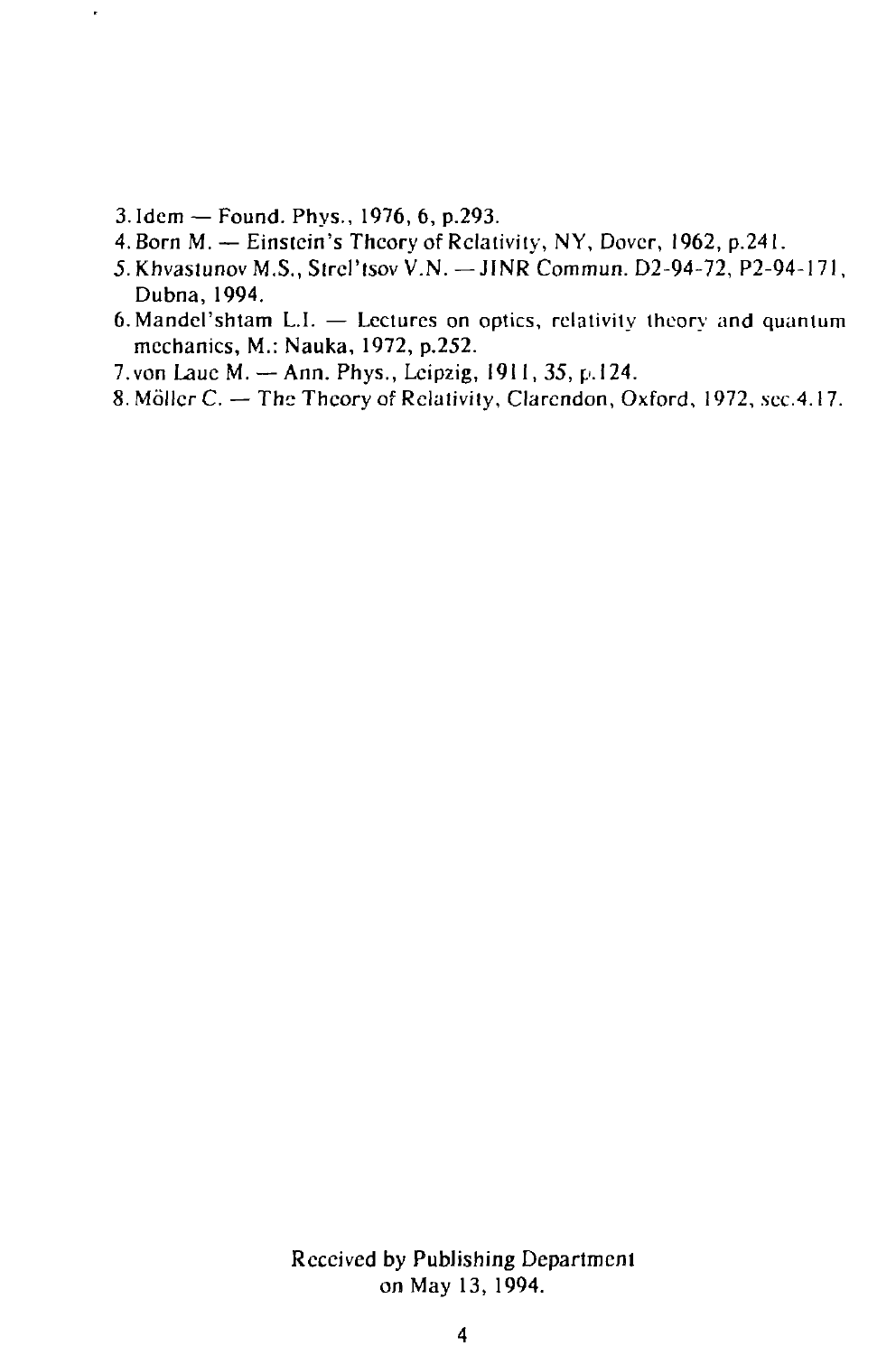Стрельцов В.Н. Локазательства нековариантности сокращенной длины

Обсуждаются различные доказательства нековариантности сокращеннои длины. Наиболее убелительным из них представляется способ, основанный на установлении непостоянства (зависимости от скорости) интервала, отвечающего сокращенной длине. Подчеркивается, что известная нековариантность энергии и импульса электромагнитного поля движу- $4/3<sub>2</sub>$ сопроблема является прямым следствием ністося: заряда нековариантности сокрашенной длины.

Работа выполнена в Лаборатории высоких энергий ОИЯИ.

Слобнение Обысиненного института я териых исследования. Лубна 1994.

Strelltsov V.N. Proofs of Contracted Length Noncovariance

Different proofs of contracted length noncovariance are discussed. The way based on the establishment of interval inconstancy (dependence on velocity). seems to be the most convincing one. It is stressed that the known noncovariance of the electromagnetic field energy and momentum of a moving charge (the «problem  $4/3$ ») is a direct consequence of contracted length noncovariance.

The investigation has been performed at the Laboratory of High Energies. **HNR** 

Communication of the Joint Institute for Nuclear Research, Dubna 1994.

 $D2-94-179$